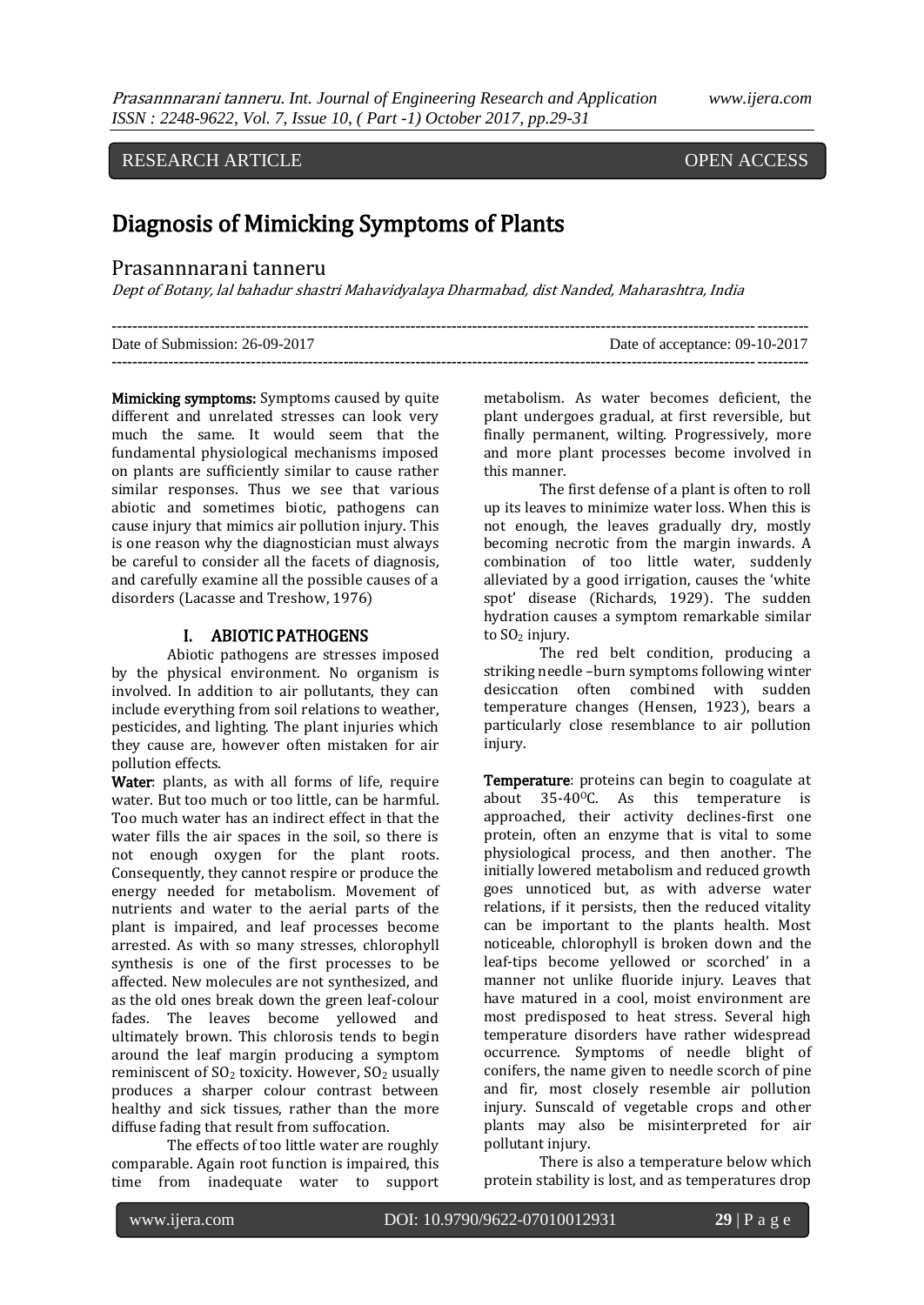below freezing during the growing season, enzymes may congeal and have their ability to function normally destroyed. Again, the visible expression most often is a "burning" or more accurately, necrosis, beginning at the leaf margin. This symptom can be reminiscent of fluoride injury. On other occasions, where radiation frost is a factor and the leaf tissue cools below freezing by losing heat into a clear, still atmosphere, a bleaching or bronzing expression over the leaf surface is more common. On conifers, a sudden temperature-drop is especially likely to cause needle necrosis.

Each year in temperate, fruit-growing areas of the world, flower buds or blossoms are killed by frosts. This is easy to recognize. Freezing temperatures are recorded, and pistils turn black during the next day or so. More subtle responses occur, though, when the pistil and ovary look normal but the ovules and sometimes associated tissues are injured. The fruits may continue to develop for a few days or weeks, but lack the integrity to cling. Under even at slight stress of normal higher temperatures. And a paucity of water, the young developing fruits drop. Such dropping is a normal self-thinning process in many fruit crops, but, aggravated by lowtemperature injury, it can be excessive and leave a light crop. It is then that blame may be mistakenly placed on air pollutants.

Soil and nutrient relations: Adverse moisturerelations are especially common, but other soil parameters can be equally important in causing mimicking symptoms. Often the effects are indirect. The soil texture, for instance, influences the water-holding capacity of the soil-a heavy, clay soil often holds too much, whereas a sandy soil loses moisture too rapidly. The soil structure involves the soil particles, mostly the fine clay particles, to which water adheres and thus influences moisture availability. The salinity of the soil also influences water availability. Adverse relations in any of these parameters can produce a chlorotic expression on the leaves of affected plants that can be mistaken for air pollution injury. Soil acidity or alkalinity is also critical, largely in influencing the availability of nutrients. Iron and phosphorus, for instance, become increasingly unavailable to plants in alkaline soils as the pH exceeds about 8.0. These and other nutrients also become less available as acidity increases below a pH of about 5.5. This results in symptoms that are characteristic of the nutrients which are in shortest supply. Often the symptom consists of leaf chlorosis. The leaf margin is most vividly yellowed, with chlorosis extending between the veins. There are many variations in this pattern and in the age of the leaves most affected, but the general symptom resembles that caused by SO<sub>2</sub>.

Nutrient deficiencies by themselves can cause symptoms resembling air pollution toxicity. When manganese or zinc is deficient, for instance, the leaf response can be mistaken for fluoride injury. Other deficiencies that cause chlorosis, such as nitrogen and magnesium deficiency are also likely candidates for misinterpretation.

Pesticides: pesticides are chemicals that are meant to kill pests. Herbicides, as they are designed specifically to kill plants, naturally have the greatest impact on vegetation and in sublethal doses can cause symptoms in leaves and fruits that may be especially similar to symptoms caused by air pollutants. Leaf chlorosis is the most common expression. This may range from the sharply delimited bright to pale-yellow border caused by some preemergence herbicides, to the more diffuse chlorosis encompassing much of the leaf surface and caused more often by post-emergence weedkillers. Such symptoms are really quite distinct from those caused by air pollutants, but nevertheless have been mistaken for them.

Even more distinct are the leaf twisting, distortion, and overgrowth, expressions caused by the 'phenoxyacetic acid chemicals-2, 4 -D and its relatives. The thick, rough crinkled and sometimes cupped, leaf expression should not be mistaken for air pollution injury. But sometimes Low concentrations drifting over ripening fruits, on the other hand, cause symptoms virtually indistinguishable from fluoride effects on peaches. The premature, reddened suture area caused by the phenoxyacetic acids can only be distinguished because the suture area near the stem end is more affected than towards the other end of the fruit. The greatest threat comes when pesticides are persistent, so that effects can appear several years after application. Then the crop history is most critical to the diagnosis. Insecticides are designed to kill insects, so the effects on plants are not necessarily injurious. But when they are, the symptoms very often consist of leaf chlorosis, which can be reminiscent of air pollution injury.

#### II. BIOTIC RELATIONS:

Biotic pathogens-fungi, bacteria, viruses, mycoplasma, insects, and nematodes-also must all be considered as possible causal agents of many kinds of symptoms. While the organism itself may give away its identity, it is not always